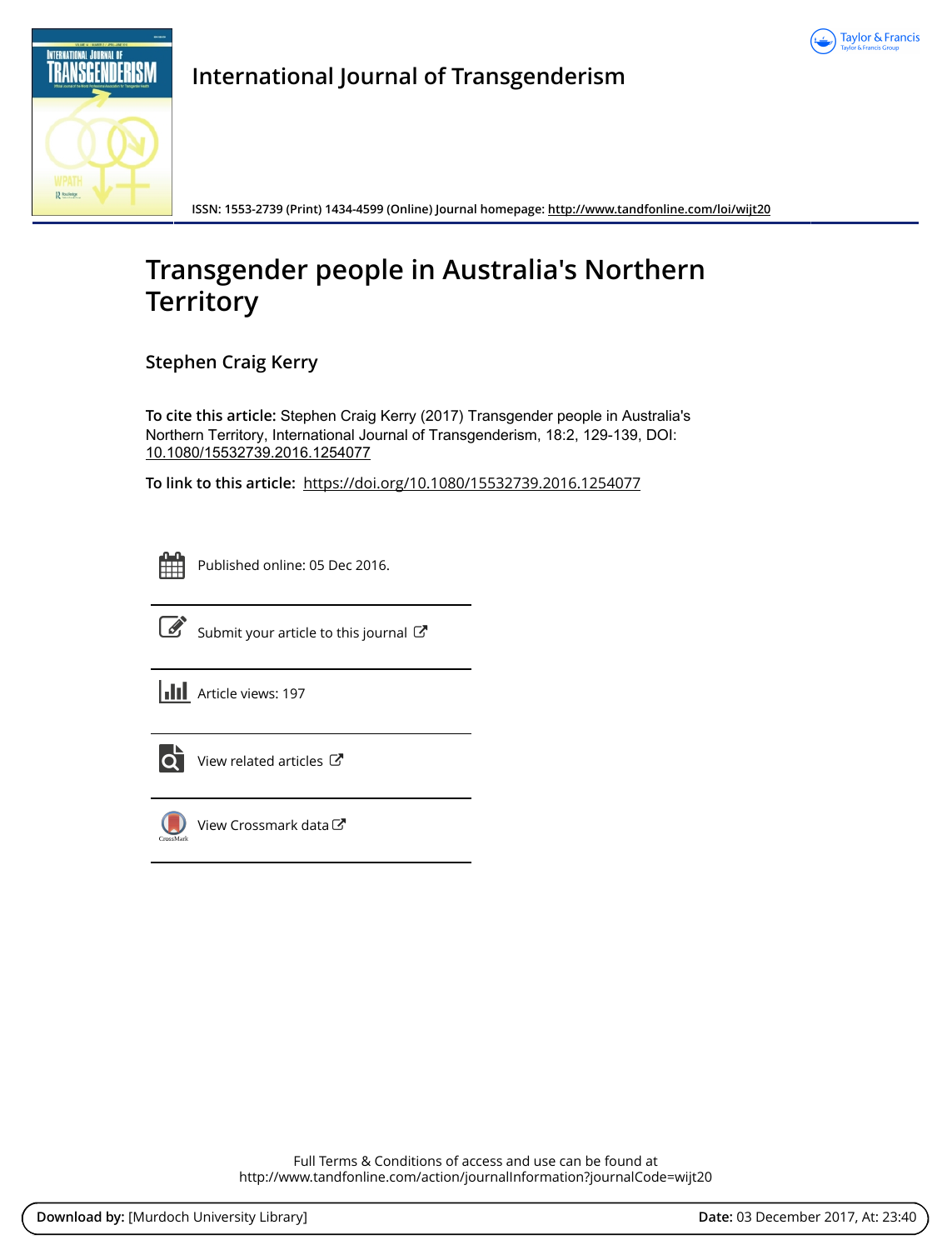## Transgender people in Australia's Northern Territory

Stephen Craig Kerry

School of Creative Arts and Humanities, Charles Darwin University, Darwin, Australia

#### **ABSTRACT**

While research has provided a significant picture of the lived experiences of transgender and sex/ gender diverse (TSGD) Australians, it remains incomplete because population samples rarely include TSGD people from Australia's Northern Territory. The Northern Territory is twice the size of France but is populated by only 210,000 people. The territory's environmental and demographic features make it very distinct from Australia's other six states and mainland territory. Most notably, it possesses a "frontier" mentality and is considered to be one of Australia's most homophobic states and territories. This paper publishes the results of an online survey conducted as part of an ongoing research project into the health needs of TSGD individuals, such as availability of medical and support services that specialize in, and are "friendly" to, TSGD people, especially in remote areas of the territory, colloquially referred to as out bush.

The extant international transgender literature is an extensive opus encompassing an exhaustive array of lived experiences from transgender and sex/gender diverse (TSGD) people (see Califa, [2003;](#page-10-0) Devor, [1997;](#page-10-1) Feinberg, [1996;](#page-10-2) Meyerowitz, [2002](#page-11-0); Stryker & Whittle, [2006\)](#page-11-1). However, the literature is dominated by studies from the global north. Stryker writes that "transgender theory" circulates the globe "with Eurocentric privilege" [\(2006](#page-11-2), p. 14) and concedes that "various non-European, colonized, and diasporic communities […] have begun to produce entirely new genres of analyses" ([2006,](#page-11-2) p. 14). Thus, rather than revisit European and North American views on transgenderism, it is imperative to turn attention to an example of the extensive, yet rarely acknowledged, research taking place in the global south. For several decades, government-funded and academic research has provided a significant picture of the lived experiences of TSGD Australians (Bliss & Porter, [1996;](#page-10-3) Buhrich, [1976;](#page-10-4) Buhrich & McConaghy, [1977](#page-10-5); Buhrich & Trina Beaumont, [1981](#page-10-6); Couch et al., [2007](#page-10-7); Hyde et al., [2014;](#page-10-8) Kerry, [2016;](#page-10-9) Leonard et al., [2012;](#page-11-3) Lewins, [1995](#page-11-4); Perkins, [1982;](#page-11-5) Perkins, Griffin, & Jakobsen, [1994](#page-11-6); Pitts, Smith, Mitchell, & Patel, [2006;](#page-11-7) Pitts, Couch, Mulcare, Croy, & Mitchell, [2009\)](#page-11-8). Elsewhere, the author has conducted a discourse analysis of the extant literature and concluded that this population continues to experience economic instability, social exclusion, illness, and abuse (Kerry, [2014](#page-10-10)). Having said that, this picture is incomplete. Rarely, if ever, do samples include two significant populations. The first population is TSGD people from the Northern Territory (NT). The NT is one of two mainland territories and six states in Australia; it has a population of 210,000 people (ABS, [2011a\)](#page-10-11) spread over an area twice the size of France. The two largest residential areas are Alice Springs in Australia's central desert, located in the south of the Territory and Darwin, the capital, in the tropical north. The second population that is rarely included in the literature is TSGD Aboriginal and Torres Strait Islander (ATSI) people, also known as sistergirls and brotherboys. As Australia's First Peoples, ATSI people have suffered considerable loss through assimilationist policies, forced relocation, and genocide following colonization by the British in 1788. Currently in Australia, in all socioeconomic and health measures, ATSI people do far worse than other Australians. For example, according to the 2011 National Census, 2.5% of Australia's population identify as ATSI (ABS, [2011b](#page-10-12)), yet in 2016, they made up 28% of Australia's prison population (ABS, [2016\)](#page-10-13). The NT's ATSI population is considerably higher than elsewhere in the

### **KEYWORDS**

Transgender; sex/gender diverse; Australia; northern territory; sistergirls; aboriginal; health

CONTACT Stephen Craig Kerry & stephencraigkerry@gmail.com **CO** Charles Darwin University, School of Creative Arts and Humanities, Ellengowan Dr., Casuarina, 0815, Australia.

<sup>© 2017</sup> Taylor & Francis Group, LLC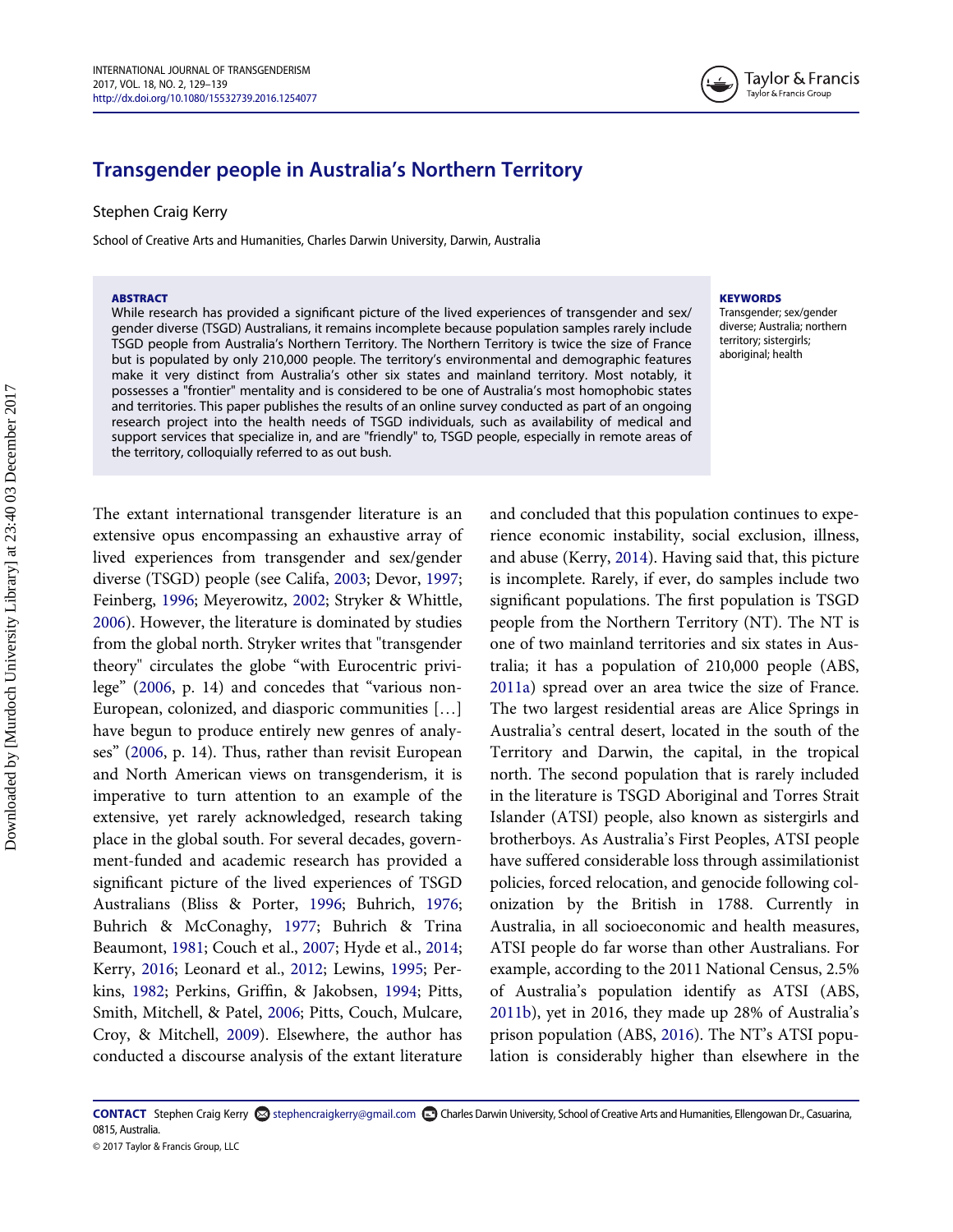country; in the NT, 26.8% of the population identify as ATSI (ABS, [2011a](#page-10-11)). The same discourse analysis conducted by the author, as mentioned above, also included additional material from ATSI conferences and community forums which suggested that TSGD ATSI people also experience double-discrimination that is, racism within wider Australian communities (including queer communities) and transphobia within traditional communities (Kerry, [2014](#page-10-10)).

Between 1994 and 2014 (the date at which the initial literature review was undertaken), six significant projects had been conducted on the lives of TSGD Australians. The first piece of national research, Perkins et al.'s Transgender Lifestyles and HIV/AIDS Risk ([1994\)](#page-11-6), included no participants from the NT; neither did Bliss and Porter's Health Needs Assessment of Transgender People, however, this latter work focused solely on the Hunter region of New South Wales ([1996](#page-10-3)). During the 2000s there were two national queer surveys, Private Lives 1 and Private Lives 2, both of which included TSGD Australians (Leonard et al., [2012](#page-11-3); Pitts et al., [2006\)](#page-11-7). However, it is not possible to determine how many of these TSGD participants live in the NT. In the remaining two projects, NT's TSGD participants were identified: TranZnation (Couch et al., [2007](#page-10-7)) includes four Territorians (1.7%,  $n = 229$ ) and the First Australian National Trans Mental Health Study (Hyde et al., [2014](#page-10-8)) includes 11 participants from the NT (1.2%,  $n = 946$ ). However, this latter project was not included in the author's discourse analysis noted above because its results had not been published at the time the author's research was conducted. Despite the reasonable response rate from people living in the NT, it is not possible to isolate their contributions in Hyde et al. ([2014\)](#page-10-8), with the sole exception of one direct quote. This person speaks of her time before and after moving to the NT; of the latter she says:

I now work with indigenous communities in remote Australia. I see the sistergirl/brotherboy community in urgent need of support in terms of advocacy, mental health support and community education. They suffer from discrimination due to their gender, sexuality and race. Some health services refuse to acknowledge their existence. Some communities do not believe they exist though they are there, or they want to change them. It is very hard for them, harder than for even most trans people. Something needs to be done for them, though people either aren't listening, feel it's too complicated to help or don't know how to help. They are forgotten! (cited in Hyde et al., [2014](#page-10-8), p. 76)

In Hyde et al.'s [\(2014\)](#page-10-8) study, the ratio of participants from the NT to other participants is similar to the ratio of the NT's population to Australia's population. Yet, it lacks detail. Similarly, other recent pieces of research (Riggs, Coleman, & Due, [2013\)](#page-11-9) also lack specific reference to the lived experiences of TSGD people in the NT. To date, except for Dino Hodge's ethnography of gay and homosexual men in Darwin in 1993, there has been no research into the lives of queer communities in the NT. Therefore, little is known of the issues faced by TSGD Territorians. The author is addressing the dearth of information that exists in the extant Australian transgender literature by currently conducting a research project into the lives of TSGD people in the NT. The purpose of this paper is to publish the findings from the first phase of that project: an online survey. These results have also been employed to design the second phase of the project, which will involve face-to-face interviews with TSGD people in the NT.

#### Methodology

The author is a lecturer at Charles Darwin University, Australia. Ethics clearance was obtained from the university's human research ethics committee to conduct a research project titled Transgenderism in the Northern Territory (Approval Number H14020). The sole tool of the first phase of the project consisted of an online survey that was hosted by Survey Monkey and remained open between April 2014 and July 2015. In their research using an "online sample" of transgender individuals, Kuper, Nussbaum, and Mustanski suggest that "the Internet now provides the ability to recruit a geographically diverse, non-clinical sample, where such individuals may not otherwise come into contact with researchers" [\(2012,](#page-11-10) p. 246). A Facebook page<sup>1</sup> was created for the project, and recruitment included sending emails to several NT-based queer organizations (e.g., Rainbow Territory and Sisters and Brothers NT) and several Australia-wide transgender organizations. The latter is included in order to capture TSGD people who no longer live in the NT. Visitors to the online survey were asked two initial questions before the proper survey began—were they over the age of 18 and did they currently or had they ever been a resident of the NT. A positive response to both questions was required in order to participate. Participation was anonymous and no identifying information was recorded during the survey. Any identifying information (e.g., names and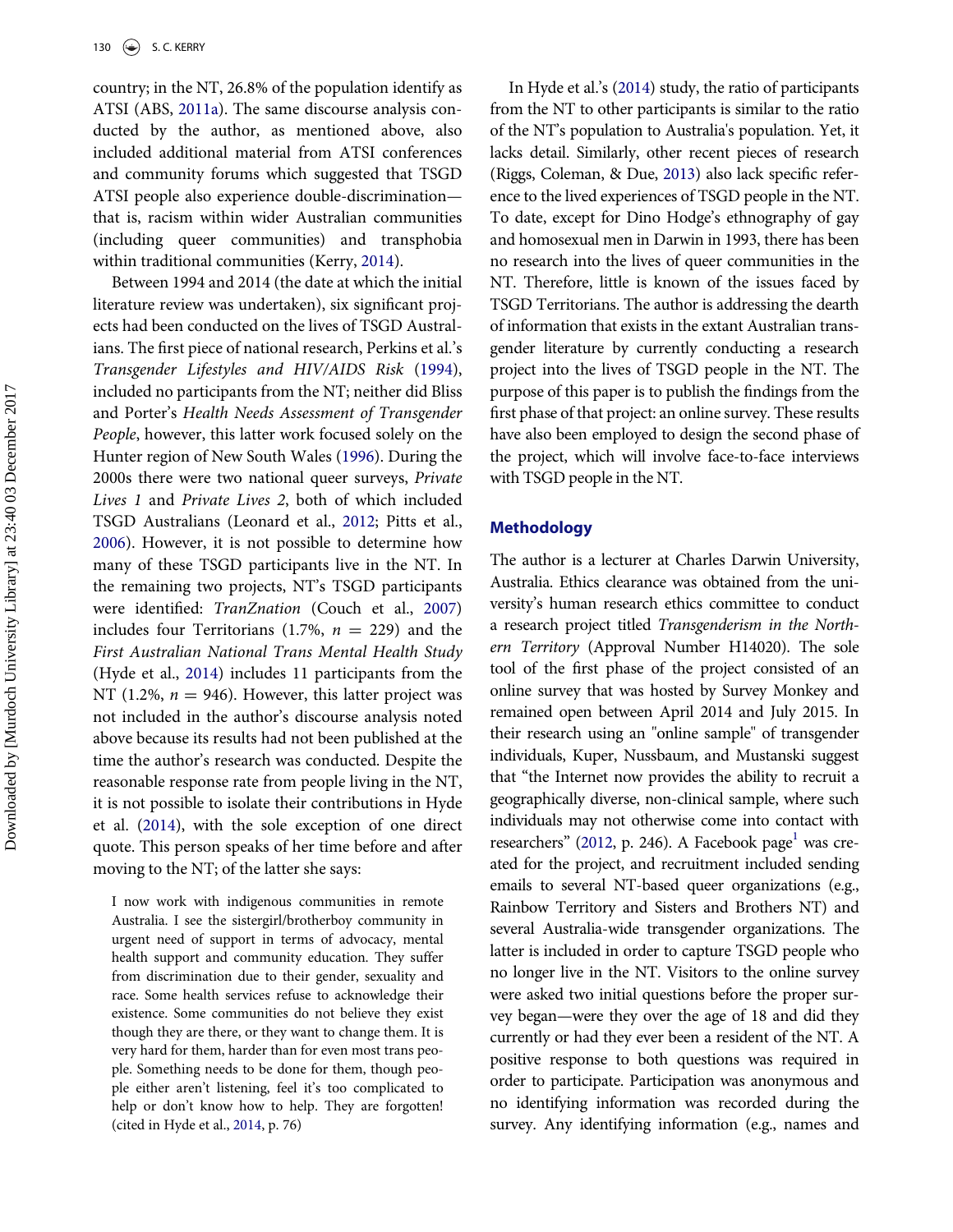places) volunteered by participants has been removed. The survey consisted of approximately 70 closed and open-ended questions that were sorted according to five categories: demographics, relationships, health, transgender status, and life in the NT. The demographic questions pertain to sex/gender, sexuality, ethnicity, age, postcode, country of birth, income, education, and religion. In the second section, participants were asked to describe their relationship status (e.g., single, partnered, married); if in a relationship, how long they had been in that relationship; whether they had children; and what were their living conditions (e.g., live alone, live with pets, live with partner). Participants were also asked to describe their relationships with parents and siblings. In the health section, participants were asked about their physical and mental health. The project implemented the Kessler Psychological Distress Scale, also known as  $K10<sup>2</sup>$  At the completion of the survey, the demographic results were collated to map out the preferred terms and the social relationships of participants. Participants' sex/gender were compared and contrasted with the results in the section "transgender status"<sup>[3](#page-10-16)</sup> as well as a broader picture of the participants' lived experiences, as they pertain to being TSGD. The K10 scores were compared to participants' self-reporting of their mental health status, as well as with the mental health of TSGD Australians as reported in TranZnation (Couch et al., [2007](#page-10-7)), Private Lives 2 (Leonard et al., [2012](#page-11-3)), and the First Australian National Trans Mental Health Study (Hyde et al., [2014](#page-10-8)). A thematic analysis was conducted on participants' written responses to gauge the dominant trends in their lived experiences. This analysis was performed from an interdisciplinary perspective. The author employs a postmodern and feminist framework, with an emphasis on queer theory and transgender theory. In coming from this perspective, attention was focused on the voices of those who have been marginalized, as postcolonial feminist Spivak writes, letting the subaltern speak (Spivak, [1988](#page-11-11)).

## <span id="page-3-0"></span>Results

At the completion of the study, 25 people had visited the online survey. Six visitors were disqualified from participating because they provided negative answers to the first two questions and six other visitors navigated away from the website before beginning the survey; the latter were coded as "incomplete" and not included in this analysis. The remaining 13 participants were assigned a sex/gender-appropriate pseudonym by the author.

#### **Demography**

When discussing their sex/gender, participants displayed a diverse range of preferred terms. As detailed in [Table 1,](#page-3-0) five participants (Erik, Felix, Ian, Justin, and Kelvin) preferred the term transman, four (Brendan, Dorian, Felix, and Leonard) preferred man, and two (Andria and Mary) used transwoman. Additional terms used were sistergirl, genderqueer, transgendered, FtM, and cross-dresser. When asked to clarify these, participants often added additional terms. For example, Catherine, a sistergirl, also used the term male-tofemale transgender; similarly, Felix, Hamilton, Ian, and Justin used female-to-male transgender. Hamilton went on to say that, while using the terms FtM and female-to-male transgender, she does so conditionally: "I don't identify as a man and prefer to be called she." Mary emphasized her transition status by stating that she was a "pre-op transwoman." Similarly, Erik specified that he was "a transsexual man. Total and full body reconstruction." Participants' sexual orientations were also diverse: bisexual, straight, queer, lesbian, and gay. The majority of participants reported their ethnicity as "white/Caucasian," two reported "mixed race," two others self-identified as ATSI people, and one person self-identified as Asian.

Most participants are between age 25 and 44 years; one is younger than 25 years and three are older than 44. Two participants were living outside of the NT.

|  |  | Table 1. Demographic summary. |  |
|--|--|-------------------------------|--|
|--|--|-------------------------------|--|

| Pseudonym      | Preferred<br>terms    | Sexual<br>orientation | Ethnicity                            |
|----------------|-----------------------|-----------------------|--------------------------------------|
| Andria         | Transwoman            | Oueer                 | White/Caucasian                      |
| <b>Brendan</b> | Man                   | Bisexual              | White/Caucasian/mixed<br>race        |
| Catherine      | Sistergirl            | Straight              | Aboriginal/Torres Strait<br>Islander |
| Dorian         | Man                   | Gay                   | White/Caucasian                      |
| Erik           | Transman              | Bisexual              | Aboriginal/Torres Strait<br>Islander |
| Felix          | Man/transman          | Straight              | White/Caucasian                      |
| Gabriel        | Gendergueer           | Oueer                 | White/Caucasian                      |
| Hamilton       | Transgendered,<br>FtM | Oueer                 | Prefer not to answer                 |
| lan            | Transman              | Lesbian               | White/Caucasian                      |
| Justin         | Transman              | Bisexual              | White/Caucasian                      |
| Kelvin         | Transman              | Straight              | Asian                                |
| Leonard        | Man/cross-dresser     | Bisexual              | White/Caucasian                      |
| Mary           | Transwoman            | Lesbian               | Asian, White/Caucasian               |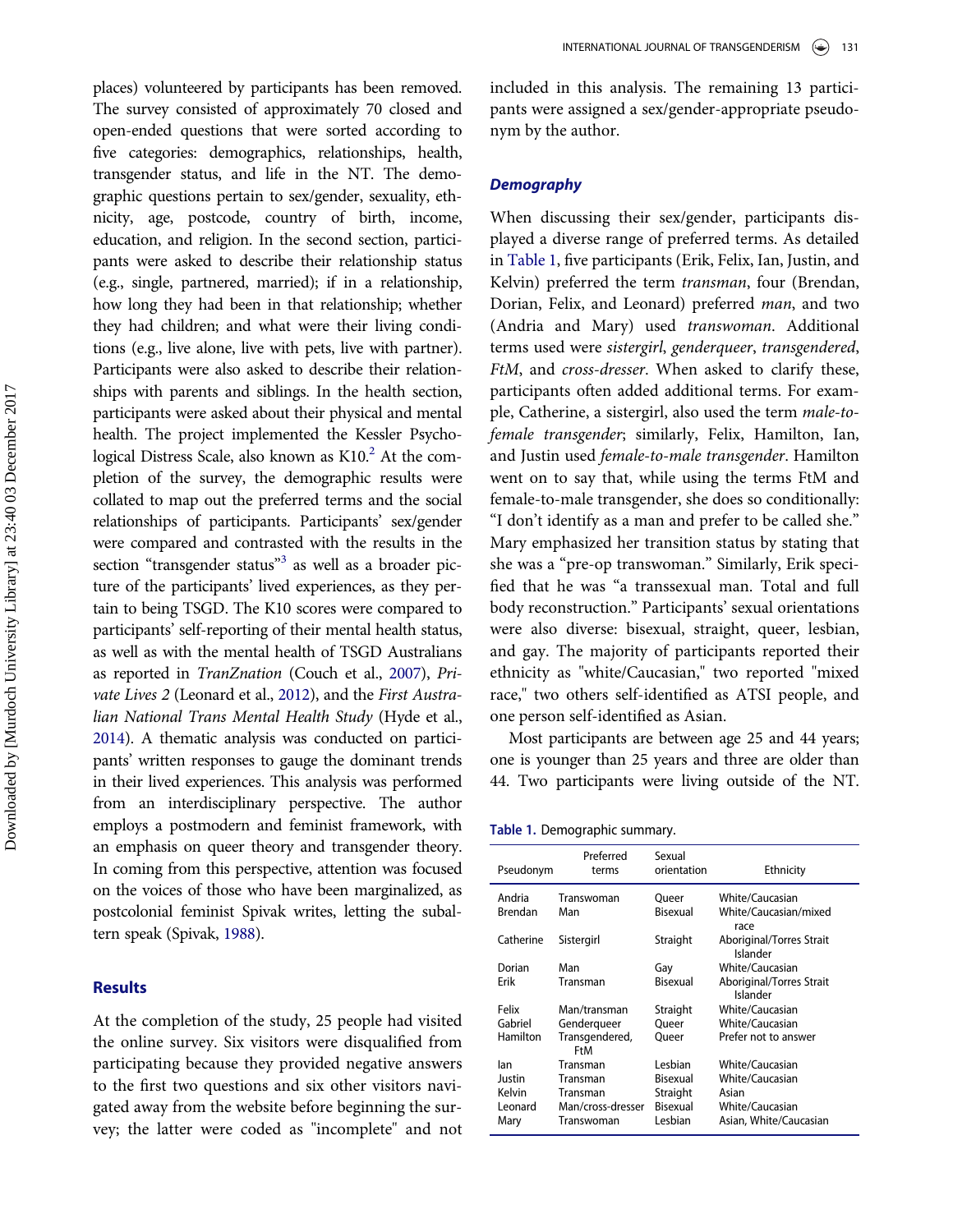Those living within the NT were located in the two residential areas of Darwin and Alice Springs and in moreremote areas. Three participants were born overseas. Eight participants earn less than AU \$100,000 per annum. Participants' highest level of education ranged from junior secondary–level to university level. Participants had jobs in education and training, in a library, in sales, as health care practitioners, in computer-related businesses, in community and social services, in food preparation and serving, in construction, and in hospitality. Half identified as either religious or spiritual and half identified as either atheist or agnostic.

## Relationships

Six participants were "single" and many had been single for several years; the average was 8 years. Those in relationships described the relationships as "partnered," "polyamorous," and "de facto relationship"; on average, relationships had lasted 4 years. Five participants had children; four of the parents were biological parents and one, Justin, had adopted a child. He went on to say, "My partner gave birth using donor sperm and I am [the child's] parent on his birth certificate." Participants' living conditions were quite varied, including living alone (with pets) or with partners, family, or unrelated individuals. The majority of participants ranked their relationships with parents as "good" or "very good." Andria stated: "My parents are very proud and supportive of me"; another noted, "They understand my being transsexual and support me." Erik spoke only of his father, who "is accepting and supportive of me." Mary spoke of troubled relationships with her parents:

My mother is an abuser and did not take well to me coming out as trans. We don't talk much anymore. My father is very homophobic on account of being raised in [regional Queensland] in the 60s, and also did not react well, but he is trying to become OK with it and is making great progress.

A similar result was found when participants were asked to rank their relationships with their siblings. Most ranked these relationships as "good" and "very good." Andria, who ranked her relationships as poor, noted that her sister had "become very conservative since her marriage and she perceives me as radical." Similarly, Erik said his siblings "do not contact or have anything to do with me" and Mary goes at some length to explain:

My second youngest sister does not understand the concept of being transgender and does not respect me much as a human being, but does make rudimentary attempts to get along with me. My youngest sister also does not understand, but is accepting and is making attempts to respect me, call me by my preferred name, etc.

## **Health**

All, but one, self-rated their physical health as "good," "very good," and "excellent." When asked to specify a physical illness, several were reported: asthma, spinal/ neck injury, nerve pain, arthritis, insulin-dependent diabetic, retinopathy, and little use of shoulders due to accident. Similarly, all but one self-rated their mental health as "fair," "good," "very good," or "excellent." Three specified that they experienced depression and anxiety. According to the K10 test results, implemented as part of the survey, none of the participants were likely to have experienced a "severe mental disorder" in the 4 weeks prior to completing the survey. However, one was likely to be experiencing a "mild mental disorder" and five may have been experiencing a "moderate mental disorder." The average K10 score for this cohort is 19, thus on average they were "likely to be well." There is an inconsistency between selfrated mental illness and K10 scores for two participants. They and a third participant who did not answer the questions about whether or not they had a mental illness were likely to be experiencing a "moderate mental disorder."

## Transgender status

## Change to documents and age first considered sex/ gender

In addition to the demographic information included above, several had changed their official documents to reflect their affirmed sex/gender, including passport, birth certificate, bank account details, and driver's license.<sup>[4](#page-10-17)</sup> Erik elaborated by stating he had changed "all legal, medical and social documents." Conversely, Hamilton had changed her passport but she had not changed her birth certificate because "I'm not prepared to have what I see as unnecessary surgery." Participants were asked when they first thought that their sex/gender was different from the one they were assigned at-birth; the youngest age was 3 while the eldest was 30 years of age. Gabriel clarified the use of terminology in the question by saying, "never, as my gender was never defined, only my sex, which was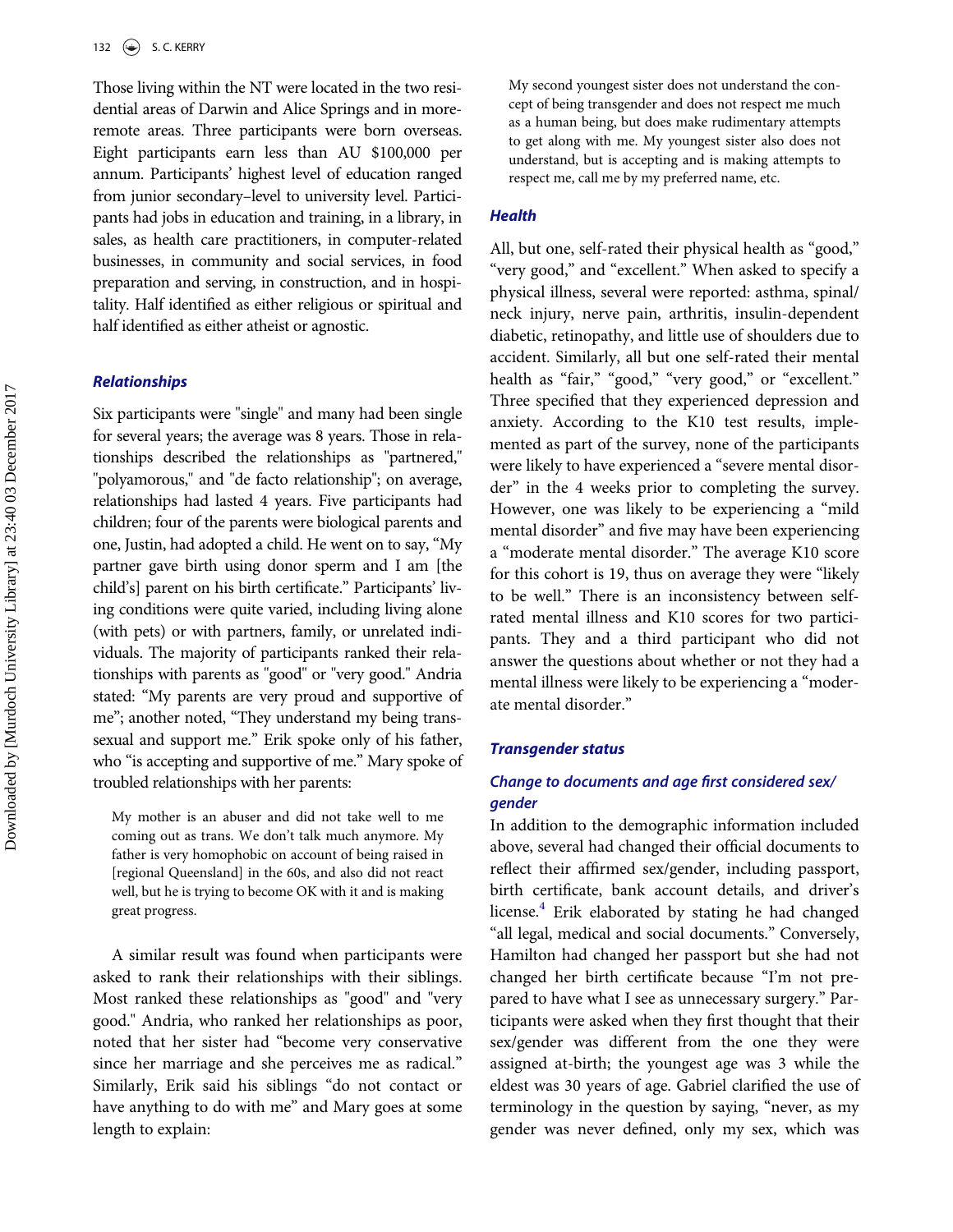female." Further problems with the question were highlighted by Hamilton who said: "I identified with the gender I was born but not what other people expected of my gender, and then what I expected of myself." Mary made a distinction between age of realizing the discrepancy between sex/gender and assigned sex/gender at the age of seven "but did not come out for fear of domestic abuse and/or disownership. I came out at 20 years old, a few months ago."

## Hormone therapy

Six participants stated that they had not undergone hormone therapy, because of various reasons, such as "acceptance" and "no interest." Others referred to the lack of available resources where they live. Catherine, a sistergirl, wrote: "There's hardly any doctors that help with admitting hormones and that's especially out bush." [5](#page-10-18) Andria went into some detail for her reasons not to undergo hormone therapy:

I believe that there are more than two genders, I have another gender. I am happy with my body, but culturally and spiritually identify as a transwoman. Surgery and medicines terrify me, I worry about their long term health impacts and pain.

Those who have undergone hormone therapy had done when they were between age 19 and 36 years. They all self-rated the success of this therapy as either "successful" or "very successful." However, there is a discrepancy in Hamilton's responses—she said it had been "successful" but also said, "It's not really successful. I had been wanting to transition for many years and it was never the time. The time came and there was nothing else to do except give it a go." Erik stated, "Without it I cannot survive, as I have had all female organs removed from my body so it is necessary to have life-long testosterone injections." Mary went into some detail about her transition:

I have been on HRT for about 8 months and have developed AA to A cup breasts and observed my face softening considerably. Unfortunately, my jaw line is bloody massive which can lead to clocking in public. My breast development is also less than that of others I've spoken with, although that may be because of my Asian heritage; we generally have small breasts.

#### Sex reassignment surgery

Most participants have not undergone sex reassignment surgery and there were various reasons for this. Catherine said that there were "hardly any doctors

[who] deal with Sistergirls issues." Gabriel said, "I do not feel it is part of my journey" and Ian said he wanted "to keep [his] fertility just in case I want another child. I'm lucky to have small breasts so I just bind." Mary hasn't explored surgery because of financial reasons, stating quite simply: "I do not have the funds." She went on to say: "Hypothetically, if someone donated enough money for me to get SRS, I would go for it in the blink of an eye." All those who had had some surgery were transmen and they had all had mastectomies, colloquially referred to as "top surgery" or "chest surgery." Only Erik had had a hysterectomy, meanwhile Felix and Ian do not want to lose their reproductive capacity. Ian wanted "to keep my reproductive bits in case I want more children." All described their surgery as "successful" or "very successful." Felix confidently retorted: "I pass as a man." Hamilton described her surgery as "successful" and went on to say: "I no longer have breasts that mean people identify me as a woman. This doesn't mean I identify as a man and people who don't know me think I am a man. I'm not either." When asked to reflect on the support they have received from those who performed the surgery, only Hamilton described them as "unsupportive." She went on to say the surgeon was "really interested in their own skill. I didn't look to them for support. They weren't abusive or outright transphobic, but they were good at surgery." Erik indicated he was planning on more surgery in the future but did not specify what types of surgery. When asked if Justin was considering surgery, Justin stated: "Not at this stage as in Australia there is no one offering phalloplasty. All the specialists for this are overseas. It would be very expensive and also the surgery is very invasive with inconsistent results." Only two participants had undergone hormone replacement therapy and sex reassignment surgery while living in the NT.

## Life in the NT

Only five participants were born in the Northern Territory, others migrated to the NT as children or adults. Participants were asked to reflect on the needs of TSGD people in the NT and whether the needs were being met. Primarily, what was lacking for TSGD people in the Territory was a sense of community. Hamilton reported needing "really to be around others like me—queer, weird. I feel like a fish out of water around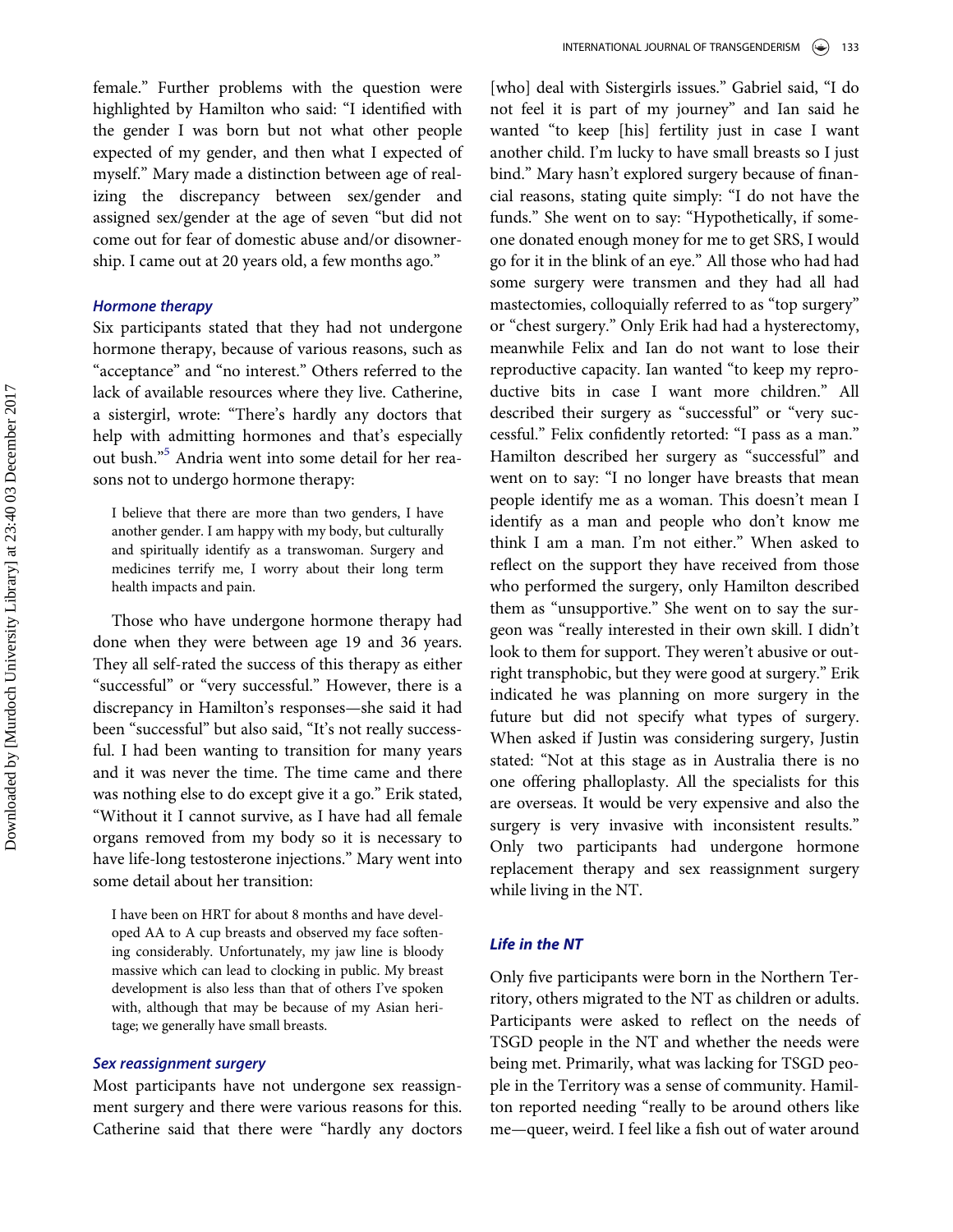'straights' and the lack of identification/isolation is a killer." Felix was one of the two participants who no longer lived in the NT. His needs, according to Felix, "were not met back then, which is part of the reason I moved interstate. Back then when I was in my 20s there was nothing for transsexual people to access." Furthermore, participants also had psychological, social, and health needs that could only be met by family, friends, and medical practitioners. The latter of which was significant in regard to medically assisted sex/gender transitioning. Justin said that his medical needs were being met because: "My [southern capital city] GP referred me to my current GP as she had previously worked in the same practice in [southern state] which is LGBTI friendly. My current GP is very supportive and liaises with my previous GP as she sees a lot of trans patients in [southern state]."

Conversely, Mary's medical needs were not being met: "I was unable to find any help from the medical practitioners in the NT, as most of them had not even heard of the transgendered let alone knew how to treat them, so I was left with no choice but to seek medical help in other states."

Participants were asked who provided them with support and they identified themselves, partners, family, friends, and GP. However, Leonard reported receiving no support and Gabriel received only "online support from interstate." When asked who provided the least support, five participants nominated services—medical services, in particular. Catherine said: "Too many to mention." Similarly, Andria wrote: "Any and all services, as far as I know there is only your own community." Gabriel said: "Medical and health professionals in NT." Erik did not limit his comments to experiences in the NT, stating: "Some medical people, especially the psyche [sic] in [southern capital city] that I saw, I found him to be rude, inappropriate and misusing his power." Others referred to family, government, and members of the queer community. For example, Hamilton noted: "Members of my community (LGBTI) which I've had expectations of most people assume I'm a gay man, and even when I say I'm a tranni they told me later they thought I dressed up in women's clothing on the weekends."

Participants were also asked to rank family, friends, medical staff, and employers as either "very supportive," "supportive," "unsupportive," "very unsupportive," or "unsure." When these responses were awarded a numerical value, friends were considered to be the most supportive, followed by family, employer, and, lastly, medical staff. There was also the option to elaborate on their answers. In regard to her family Mary wrote, "I can say that my family is not supportive, and are on the border of not being accepting." Others wrote about negative experiences in the workplace. According to Andria, "current employers are very supportive […] I have had employers who've put me under a microscope with crazy pressure due to my sexuality and gender. I quit." Erik said, "Never tell my workplace about my being transsexual because of discrimination. In my whole life I have had only one job in which I was able to disclose my personal life and they were very supportive and this job was working at [an AIDS council].

Neither Hamilton nor Justin were "out" at work. According to Hamilton, he was "not out at work as I've witnessed outright transphobia." In regard to medical staff, Hamilton reported having had mixed experiences, "There are some supportive medical staff who are keen to learn if they don't know. Some doctors have also been transphobic." While Mary reported having had negative experiences with her family, according to Mary, "My friends however, are amazing and have been nothing but accepting and supportive, as have [university] staff, which really helps to make my experience a positive one." Participants were asked to reflect on how "friendly" they felt the NT is for transgender people. While five were "unsure," two said it was "unfriendly," two felt it was "friendly," and one thought it was "very friendly." These mixed views were also present in their written responses. Andria wrote:

I can be myself here without the threat of violence, at least in the central desert. However, it doesn't mean that most people smile or talk to me. I find Indigenous communities much more accepting than non-indigenous communities personally. I can't find a date where I live which does get lonely at times.

## Hamilton reflected on the differences within the NT:

The medical staff really don't have a lot of knowledge. [NT AIDS and Hepatitis C Council (NTAHC)] is completely on board and very supportive. They are the saving grace for mob like me. The sheer amount of alcohol consumed in the LGBTI and other communities is problematic and not very supportive of those of us who value being clean and sober.<sup>6</sup>

Others clearly felt comfortable in the NT. Ian stated, "I have lots of FtM friends in the NT and we're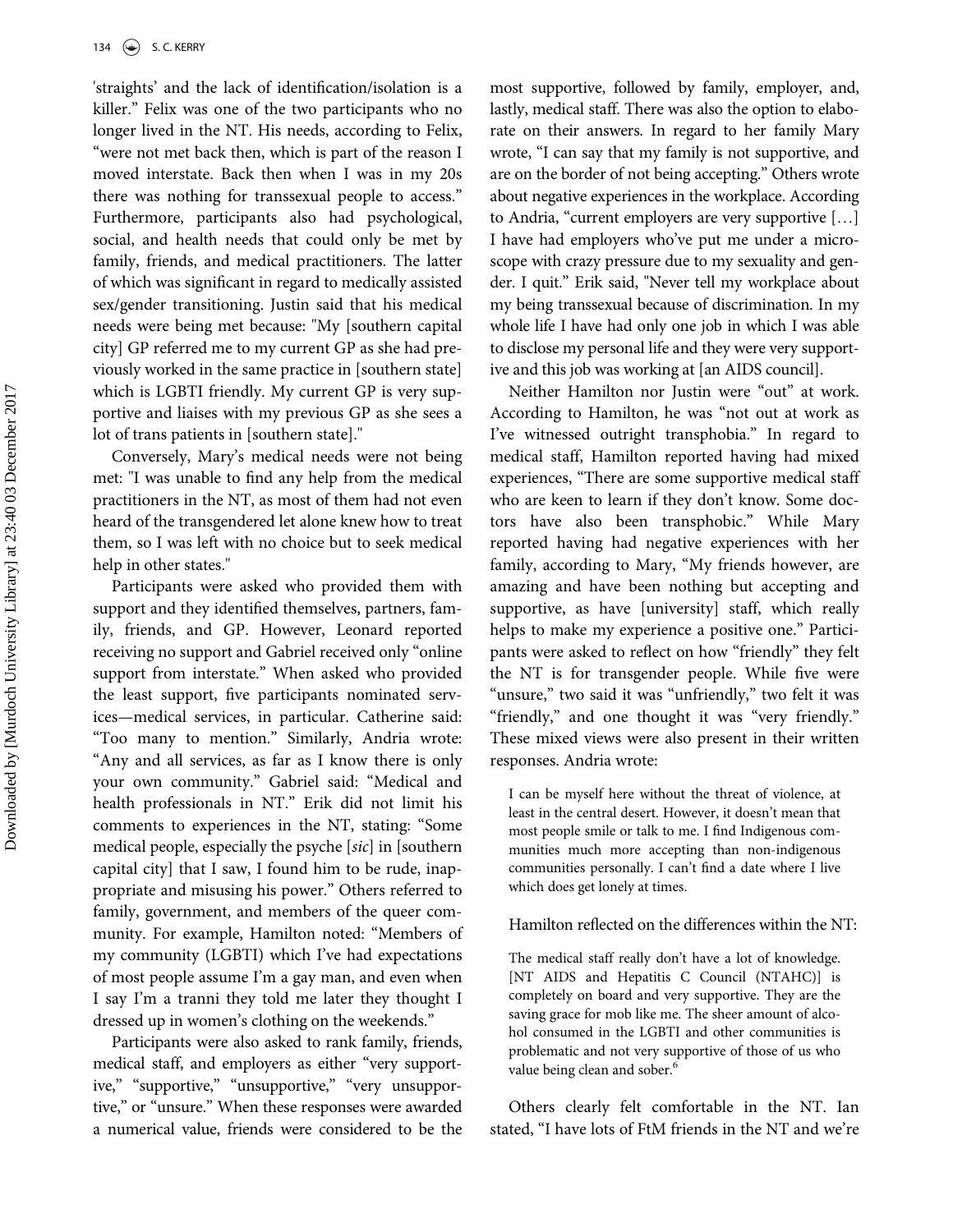all doing well here" and Felix said, "I'm just seen like any other guy." Not unlike Felix's experience, Mary wrote, "I live my life full time, and am 'stealth" to the general public, so I cannot comment on my own experiences regarding friendliness towards me as a transwoman, but I do know that the medical practitioners here are not very helpful, if not opposed to the idea.

Participants were asked what, in their view, were the most important issues for TSGD people currently living in the NT. They responded by suggesting that there was a lack of medical services, community education, and social activities for TSGD people. The "medical services" participants referred to included counseling, drug and alcohol services and specialized staff. Catherine reinforced the point by referring to "mental health and acceptance especially for those living out bush." In regard to "specialized staff," there was, according to Justin, "access to specialist staff that specialise and have lots of experience in trans related issues"; similarly, Kelvin said that "finding gender friendly medical help" was possible. Felix reported having "access to psychiatric support when first questioning your gender." Mary elaborated by saying:

Access to medical treatment is probably THE biggest issue at the moment. Psychological services are not helpful and often deny that you are transgender or worse, attempt conversion therapy. Another is the requirement of SRS to change one's gender marker on cardinal and secondary ID. Generally, I believe HRT should be enough to change that, since not all of us can even get SRS, due to lack of funds, other medical contraindications, etc.

Six participants acknowledged having formal and informal support networks. Four participants were aware of NTAHC and Sisters & Brothers NT, the latter of which is the only transgender support and activist group in the NT. Two participants reported having "small private groups of trans friends that catch up to offer support." The remaining four were unaware of any transgender support groups in the NT.

Four participants had experienced discrimination while living in the NT and this included discrimination on the basis of their sexual orientation, sex/gender, and race. According to Andria, she had been "discriminated [against] in my workplace." Erik said that as a youth, "I used to get some discrimination because I was always looking and acting like a boy/ man yet most knew I was assigned female at birth. I used to get misidentified as a butch lesbian a lot." Three participants had experienced verbal abuse while living in the NT, and this was also based on sexual orientation, sex/gender, and race. Andria wrote, "Trans people get abused often, it becomes normal. Sometimes I have had Indigenous people abuse me racially but not very often usually when alcohol is involved or if they are transphobic." The same three participants also had experienced physical abuse for the same reasons. According to Andria, "I was assaulted for being "gay" by a young Indigenous man whom [sic] was intoxicated. I was punched in the face and chased with a big rock, he was threatening to kill me. Luckily other Indigenous friends stepped in to protect me."

Erik spoke of physical abuse from a partner, "One of my partners at the time used to get violent with me." He continued: "I had some white and black kids at school and at rugby games want to fight with me when I was young, because I was different. The white kids called me black c—, and the black kids would sometimes call me white c-, I have had a sense of living in both worlds on the race agenda for a long time."

Two participants stated that they had experienced sexual abuse while living in the NT.

## **Discussion**

The NT has a well-founded "frontier" mentality. In Dino Hodge's ethnography of gay and homosexual men in Darwin in the 1990s he notes that the city "boasts a tradition of being a frontier town; rough and male dominated" ([1993,](#page-10-20) p. i). This characterization extends to homophobic attitudes held by Territorians. Michael Flood and Clive Hamilton suggest that the NT and Queensland are the most homophobic of all of Australia's states and territories [\(2005](#page-10-21)). Only two participants in this study appear to support this view and feel the NT to be "unfriendly" for transgender people. Indeed, Andria wrote that, at least in her desert communities, she can "be myself here without the threat of violence." However, she found "Indigenous communities [to be] much more accepting than nonindigenous communities personally." From this cohort, it is not possible to make too many conclusions of experiences that are shared by all TSGD Territorians. Having said that, and despite the relatively small number of participants, there are some clear issues they continue to face—most notably, the lack of medical services and isolation. Demographically, this is a diverse group of people with a range of sex/gender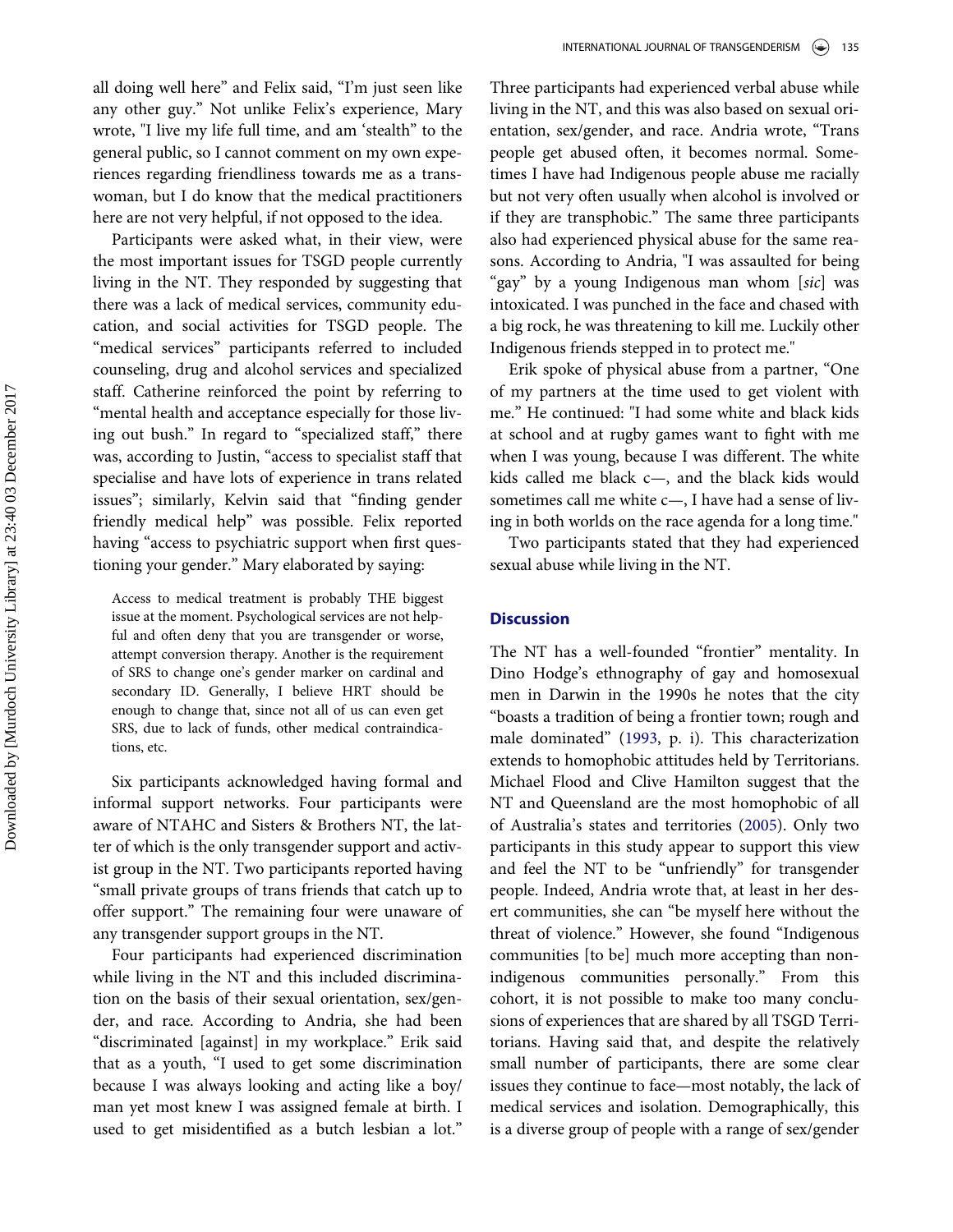and sexual identities from several parts of the NT, who are of various races/ethnicities and from various economic and education backgrounds. Half of the participants are single and the remainder are in a type of intimate relationship. Moreover, there are no clear patterns associated with their familial relationships: some are accepted by parents and siblings, while others are estranged from their families.

It is arguably problematic to compare the mental health findings in the extant literature with this cohort, especially considering its relatively small size. However, the dearth of information for this population means that all available information should be used when starting a conversation about the lived experiences and health needs of TSGD Territorians. Despite the number of research projects into the health needs of transgender Australians, little has been done from a sociological perspective. Roberta Perkins, in The Drag Queen Scene: Transsexuals in Kings Cross ([1982\)](#page-11-5), offers a thorough sociological analysis, however, it is based on a specific community in Sydney. Similarly, Frank Lewins's Transsexualism in Society: A Sociology Of Male-to-Female Transsexuals [\(1995](#page-11-4)) is a sociological analysis that is limited to a clinical sample who presented to Melbourne's Gender Dysphoria Clinic. In a review of Lewins's book, Perkins argues that social researchers need to "move away from the influence of the clinic and go onto the streets" ([1996,](#page-11-12) p. 21). In an overview of transgender research within the discipline of sociology, Vidal-Ortiz concludes that "it is important to engage with the challenges of nonsociological disciplines, their methods, and frameworks, in order to offer a better interpretation of whatever gendering and nongender or sexual experiences transsexuals face today" ([2008,](#page-11-13) p. 446). Therefore, to map out the lived experiences of transgender Territorians, it is necessary to engage an interdisciplinary approach.

Consistently, throughout the past 20 years, research suggests that rates of mental illness, in particular depression and anxiety, within TSGD populations, are higher than both the national average and in other queer cohorts. TranZnation concluded that, generally, "the health of transgender people is poorer than the general population in Australia and New Zealand" (Couch et al., [2007](#page-10-7), p. 24) and the "rate of depression is higher than that found in Private Lives 1" (Couch et al., [2007,](#page-10-7) p. 26). In the Private Lives 2 study, the two most common health problems experienced by transgender and "other" participants were depression (43%) and anxiety (37%). Furthermore, "trans male and female respondents scored highest," followed by those who identified as "Other," in their K10 scores when compared with gay, lesbian, and bisexual respondents (Leonard et al., [2012](#page-11-3), p. 35). This comparison was reproduced in the Short Form (36) results (Leonard et al., [2012](#page-11-3), p. 37). The First Australian National Trans Mental Health Study concluded that "trans people experience very high levels of mental health problems, particularly depression and anxiety syndromes" and 43.7% of their sample

were currently experiencing clinically relevant depressive symptoms; 28.8% met the criteria for a current major depressive syndrome; 5.4% for another depressive syndrome; 18.3% for a panic syndrome; and 16.9% for another anxiety syndrome. One in 5 participants (20.9%) reported thoughts of suicidal ideation or selfharm on at least half of the days in the 2 weeks preceding the survey. (Hyde et al., [2014,](#page-10-8) p. iv)

It appears overwhelmingly obvious that TSGD Australians experience higher than average rates of mental illness but this was not necessarily reflected in the current cohort of TSGD Territorians. On average, this cohort self-rated their mental health as "good"; only one characterized their own mental health as "poor." However, when this is compared to their respective K10 scores, there appears to be a discrepancy, that is, according to the scores, five participants are likely to be experiencing a "moderate mental disorder," which is the second highest category. Moreover, three participants who said that they have no mental illness (or preferred not to answer) rated their mental health as "good" or "fair," yet all were in this category. Thus, the participants, on average, self-rate their mental health as poorer than their physical health and, according to the discrepancies between self-ratings and K10 scores, it is likely their mental health is worse than they perceive it to be. The possibility that TSGD Territorians may be unaware of their mental health status is in line with some of the comments they made about the lack of available services in the NT.

The participants reported having had mixed experiences with medical practitioners. On the one hand, Justin reported having a good relationship with his GP, because she was referred to him by his GP in a southern state; on the other hand, medical staff were ranked the least supportive. Mary stated that "access to medical treatment is probably THE biggest issue at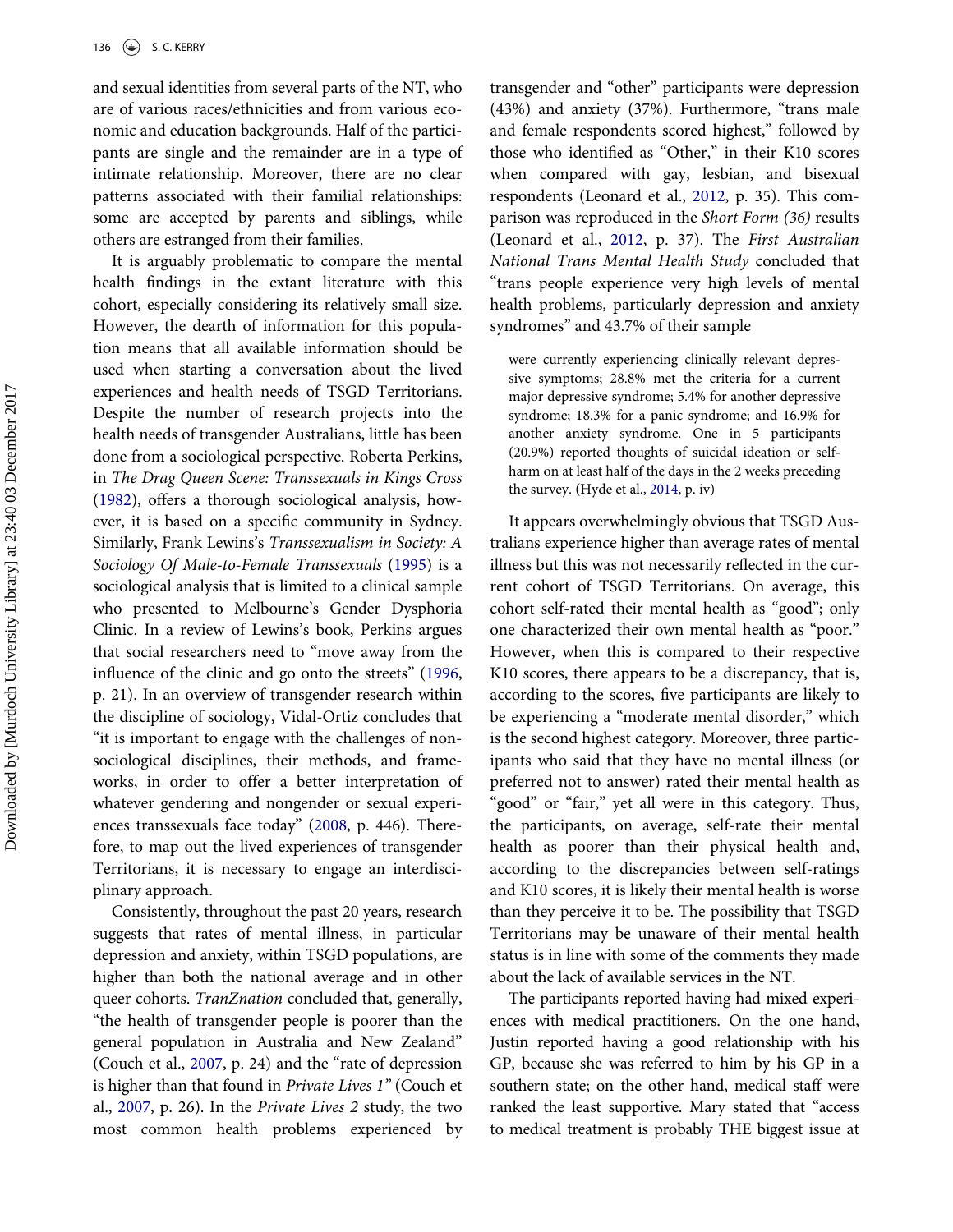the moment. Psychological services are not helpful and often deny that you are transgender or worse, attempt conversion therapy." Further, Hamilton noted that "medical staff really don't have a lot of knowledge." This is why others, like Kelvin, suggested that what is needed is "gender friendly medical help" and, as Justin writes, "access to specialist staff that specialise and have lots of experience in trans related issues." The variable attitudes toward NT medical practitioners is also reflected in research conducted by Riggs, Coleman, and Due, who surveyed the views of 188 TSGD Australians and concluded that "some medical professionals are doing well in servicing the healthcare needs of gender diverse clients in Australia, whilst other professionals are falling short of adequately meeting these needs" [\(2014,](#page-11-14) p. 234). It is also important to acknowledge that the NT is characterized by a sparsely distributed population and for many TSGD Territorians who live outside of the main residential areas of Darwin and Alice Springs, access to medical services is difficult. As noted above, TSGD ATSI people are rarely included in research, therefore, it is necessary to give due consideration to members of this cohort. Erik, an ATSI person now living in southern capital city, left the NT because his needs were not being met, and Catherine, who identified as a sistergirl, said,

"There's hardly any doctors that help with admitting hormones and that's especially out bush." When asked what she considers the most important issue facing TSGD Territorians, she identified it as "mental health and acceptance especially for those living out bush." Isolation appears to be another issue, which emerged

from participants' comments. It manifests in two ways: personal and social isolation. Six participants are single and had been single for some time; one participant had been single for seven months, however, the other five had been single for 5, 10, and 20 years and "forever." According to Andria, she "can't find a date where I live which does get lonely at times." Although two transmen appear to have a strong informal network; for example, Ian stated, "I have lots of FTM friends in the NT and we're all doing well here." Several participants were not aware of NTAHC and Sisters and Brothers NT. There appears to be considerable social isolation, even for those who are actively engaged in their communities. Leonard said he receives no support and Gabriel said that he turns to "online support from interstate." Andria and Hamilton are both active members of their communities and both reflected on how they are not always accepting places. Hamilton said that one of her needs is "really to be around others like me—queer, weird. I feel like a fish out of water around 'straights' and the lack of identification/isolation is a killer." Andria does not identify herself as ATSI but finds comfort in ATSI communities; she wrote that they are "much more accepting than non-indigenous communities." Having said that, she conceded that "it doesn't mean that most people smile or talk to me." Some participants experience transphobia within queer NT communities; according to Erik, as a youth, "I used to get some discrimination because I was always looking and acting like a boy/man yet most knew I was assigned female at birth. I used to get misidentified as a butch lesbian a lot." Similarly, Hamilton noted that "members of my community (LGBTI) which I've had expectations of most people assume I'm a gay man, and even when I say I'm a tranni they told me later they thought I dressed up in women's clothing on the weekends."

If Erik left the NT because, as he said, "Back then when I was in my 20s there was nothing for transsexual people to access," it is plausible that little has changed.

As noted above, Australia's first peoples are considerably worse off than other Australians. Because there were only two participants who identified as ATSI, it is not possible to garner the unique lived experiences that affect ATSI people. Although Kuper et al. [\(2012](#page-11-10)) above notes how the Internet has enabled researchers access to communities in remote areas, and this is certainly the case in this project. There are inherent problems associated with the ATSI population, beyond lack of access to the Internet, which inhibits greater participation in research: notably, language barriers. For many ATSI people, English is neither their first, second, or third language. According to the National Census in 2011, fewer people in the NT speak English only at home compared to the national average, and four of the five top languages, other than English, are ATSI languages—three of which are rarely spoken outside of the NT (ABS, [2011a](#page-10-11)). This has been a significant factor in my decision to conduct face-to-face interviews, which is the second phase of this research project examining the lives of TSGD people in the NT.

## **Conclusion**

As the first phase in an ongoing project, the results of this online survey are simply the beginning of a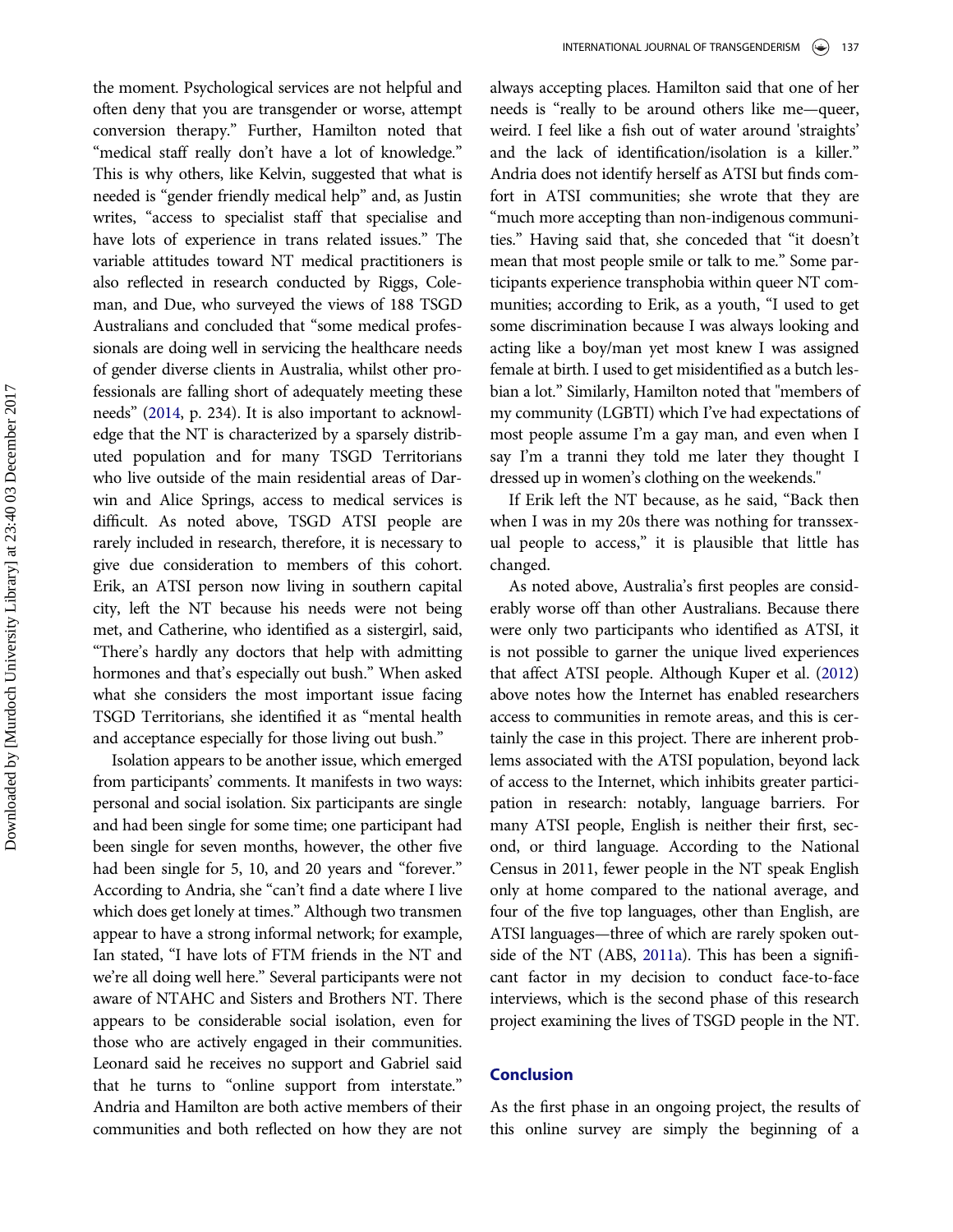<span id="page-10-19"></span><span id="page-10-18"></span><span id="page-10-13"></span><span id="page-10-12"></span><span id="page-10-11"></span><span id="page-10-3"></span>conversation pertaining to the lived experiences of TSGD Territorians. Despite the relatively low sample number, its inherent diversity enables a glimpse into the broad range of issues facing this cohort. The sample consisted of individuals from a range of sex/gender, sexual, and racial identities who were drawn from across the NT with very different lived experiences as TSGD people; that is, it included men, women, transmen, transwomen, a sistergirl, a genderqueer, straights, lesbians, bisexuals, and queers, as well as White, Asian, and ATSI Australians who live in Darwin, Alice Springs, and remote areas of the NT. That this survey attracted participants from across the NT, appears to support Kuper et al.'s ([2012](#page-11-10))view that online surveys allow an "ability to recruit a geographically diverse" sample. It is possible to suggest, albeit tentatively, that there are some similarities between this cohort and TSGD Australians as documented in the extant literature—namely, high levels of mental illness and isolation. Moreover, the relatively small population of the NT and the fact that it is sparsely distributed has an impact on the availability of medical and support services that specialize in and are "friendly" to TSGD people, especially "out bush." Some participants spoke of individual and social isolation; some were single and had been for some time, but also they were unable to get dates and had experienced misunderstandings (e.g., misgendering) and transphobia within queer communities. The breadth of views, lived experiences, and issues expressed by these participants adds invaluable data toward understanding the lives of TSGD Australians. The success of this project and the rich stories told by these individuals has led the author to conclude that further research is warranted. Hence, the author has now embarked on the second phase that is, face-to-face interviews with transgender and sex/gender diverse Territorians.

## <span id="page-10-21"></span><span id="page-10-20"></span><span id="page-10-15"></span><span id="page-10-14"></span><span id="page-10-7"></span><span id="page-10-6"></span><span id="page-10-5"></span><span id="page-10-4"></span><span id="page-10-2"></span><span id="page-10-1"></span><span id="page-10-0"></span>**Notes**

- 1. <https://www.facebook.com/TransHealthNT>.
- <span id="page-10-8"></span>2. The K10 is a standard psychological apparatus to measure a person's level of distress in the 4 weeks prior to the test, as a means of determining this person's mental wellness. This is a common measure within research projects focused on health needs.
- <span id="page-10-16"></span><span id="page-10-10"></span>3. The author concedes that the phrase "transgender status" is problematic, however, it is employed to remain consistent with the original wording of the online survey.
- <span id="page-10-17"></span><span id="page-10-9"></span>4. It should be noted that Australians are able to change the sex/gender on their passport without surgery or hormone

therapy. Changing one's sex/gender on other official documents (e.g., birth certificate) varies across Australia's two mainland territories and six states.

- 5. When a person refers to "out bush" they mean living in remote areas of Australia, usually far away from residential centers.
- 6. Mob is a term used by Australia's First Peoples to refer to themselves and their community/ies.

### References

- ABS. (2011a). Census QuickStats. Retrieved from [http://www.](http://www.censusdata.abs.gov.au/census_services/getproduct/census/2011/quickstat/7?opendocument&navpos=220) [censusdata.abs.gov.au/census\\_services/getproduct/census/](http://www.censusdata.abs.gov.au/census_services/getproduct/census/2011/quickstat/7?opendocument&navpos=220) [2011/quickstat/7?opendocument&navpos](http://www.censusdata.abs.gov.au/census_services/getproduct/census/2011/quickstat/7?opendocument&navpos=220)=[220](http://www.censusdata.abs.gov.au/census_services/getproduct/census/2011/quickstat/7?opendocument&navpos=220)
- ABS. (2011b). Census QuickStats. Retrieved from [http://www.](http://www.censusdata.abs.gov.au/census_services/getproduct/census/2011/quickstat/0?opendocument&navpos=220) [censusdata.abs.gov.au/census\\_services/getproduct/census/](http://www.censusdata.abs.gov.au/census_services/getproduct/census/2011/quickstat/0?opendocument&navpos=220) [2011/quickstat/0](http://www.censusdata.abs.gov.au/census_services/getproduct/census/2011/quickstat/0?opendocument&navpos=220)?[opendocument&navpos](http://www.censusdata.abs.gov.au/census_services/getproduct/census/2011/quickstat/0?opendocument&navpos=220)=[220](http://www.censusdata.abs.gov.au/census_services/getproduct/census/2011/quickstat/0?opendocument&navpos=220)
- ABS. (2016). 4512.0—Corrective Services, Australia, June Quarter 2016. Retrieved from [http://www.abs.gov.au/aus](http://www.abs.gov.au/ausstats/abs@.nsf/mf/4512.0) [stats/abs@.nsf/mf/4512.0](http://www.abs.gov.au/ausstats/abs@.nsf/mf/4512.0)
- Bliss, M., & Porter, M. (1996). Health needs assessment of transgender people. Newcastle, Australia: Hunter Area Health.
- Buhrich, N. (1976). A heterosexual transvestite club: Psychiatric aspects. Australian and New Zealand Journal of Psychiatry, 10(4), 331–335. doi:[10.3109/00048677609159521](http://dx.doi.org/10.3109/00048677609159521)
- Buhrich, N., & McConaghy, N. (1977). Clinical comparison of transvestitism and transsexualism: An overview. Australian and New Zealand Journal of Psychiatry, 11(2), 83–86.
- Buhrich, N., & Trina Beaumont. (1981). Comparison of transvestism in Australia and America. Archives of Sexual Behavior, 10(3), 269–279. doi:[10.1007/BF01543079](http://dx.doi.org/10.1007/BF01543079)
- Califa, P. (2003). Sex changes. The politics of transgenderism (2nd ed.). San Francisco, CA: Cleis Press.
- Couch, M., Pitts, M., Mulcare, H., Croy, S., Mitchel, A., & Patel, S. (2007). TranZnation. A report on the health and wellbeing of transgender people in Australia and New Zealand. Melbourne, Australia: Australian Research Centre in Sex, Health and Society, La Trobe University.
- Devor, H. (1997). FTM. Female-to-male transsexuals in society. Bloomington, IN: Indiana University Press.
- Feinberg, L. (1996). Transgender warriors. Making history from Joan of Arc to Dennis Rodman. Boston, MA: Beacon Press.
- Flood, M., & Hamilton, C. (2005). Mapping homophobia in Australia. Canberra, Australia: Australia Institute.
- Hodge, D. (1993). Did you meet any malagas? A homosexual history of Australia's tropical capital. Nightcliff, Australia: Little Gem.
- Hyde, Z., Doherty, M., Tilley, P. J. M., McCaul, K. A., Rooney, R., & Jancey, J. (2014). The first Australian national trans mental health study: Summary of results. Perth, Australia: School of Public Health, Curtin University.
- Kerry, S. (2014). Sistergirls/brotherboys: The status of indigenous transgender Australians. International Journal of Transgenderism 15(3–4), 173–86.
- Kerry, S. (2016). Comparing and contrasting the aspirations of transgender Australians in 2001 with the current status of